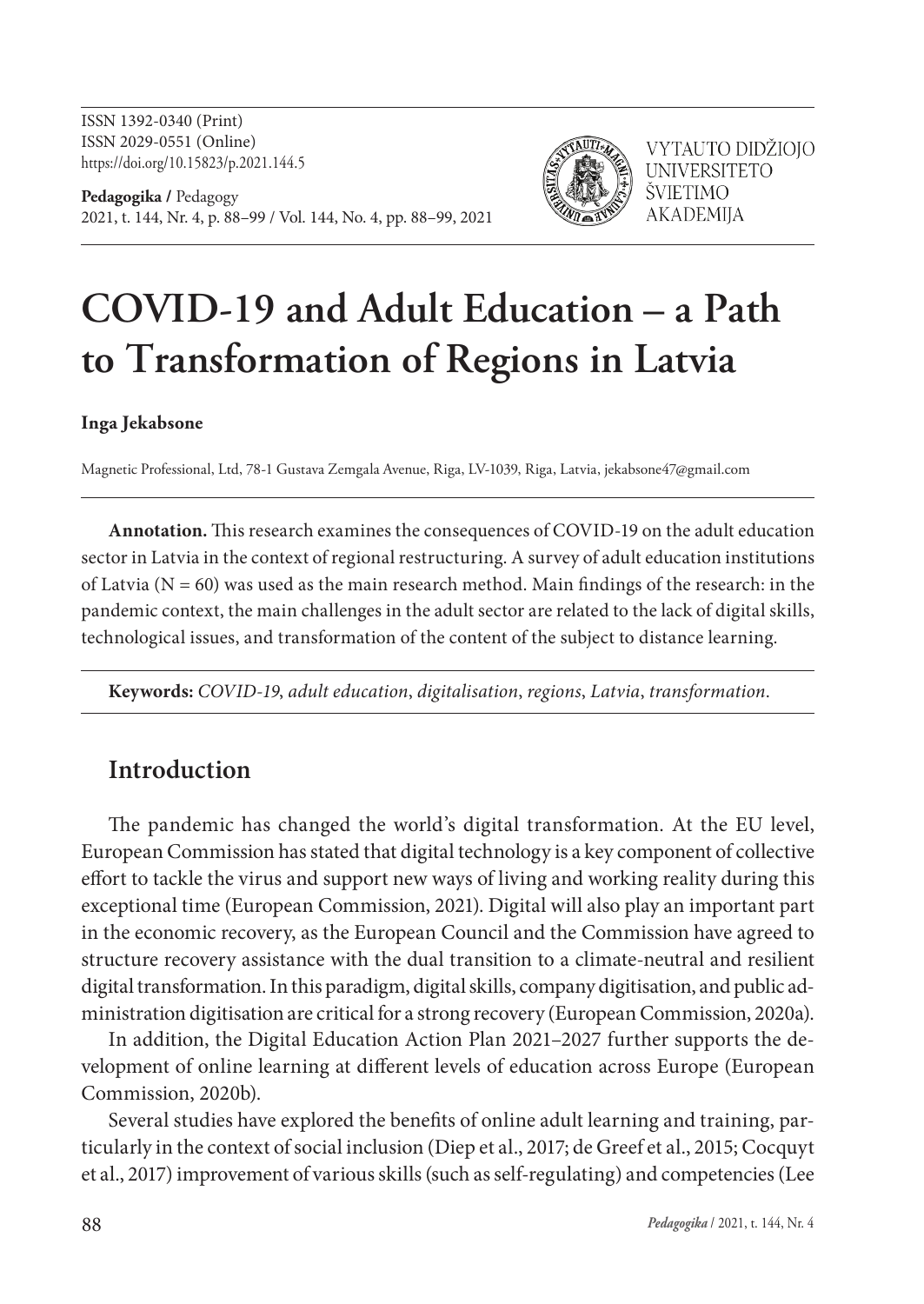et al., 2019). There is evidence that online learning can improve work-life balance for the majority of adult students, particularly when contrasted to traditional fixed time and place classroom instruction (Berry & Hughes, 2020). At the same time, the research on online learning in adult education shows that one of the main challenges is relatively high dropout rates. In more detail, the success factors of online adult learning that address the challenge regarding the high dropout rate are as follows: credibility, transparency, flexibility, accessibility, interactivity, personalisation, and productivity (Blieck et al., 2019a). Adult students perceive that the quality dimensions of learning activities and student support (related to interactivity) deserve priority in improving participation in online learning in adult education (Blieck et al., 2019b).

Because adult students have various life, career, and educational experiences, they have diverse competencies (Barnard-Brak et al., 2020), making a one-size-fits-all strategy unsuitable for helping adult students. Adult students' learning requires the optimization and personalization of their support (Vanslambrouck et al., 2019).

In the context of COVID-19 related restrictions, adults have been learning and training in unprecedented ways leading to the improvement of technologies and methods for the distance learning process. In a relatively short period, educational institutions providing adult learners with programmes had to shift to the distance learning process to maintain their competitiveness. Some institutions even had found an opportunity to expand their activities as distance learning may attract an additional target audience.

In the case of Latvia, educational institutions, including adult education institutions, shifted to the distance learning process in March 2020. The government had initiated different support mechanisms like support from European Structural funds to online educational programmes, technological solutions, training to teachers and administration of adult education institutions, etc. Furthermore, the Educational Law of Latvia (Latvijas Vestnesis, 1998) states that face-to-face courses may incorporate a component of distant learning, allowing educational institutions to organise a hybrid learning process even after the COVID-19-related restrictions are lifted.

Analysing the case of Latvia regarding the recent digital progress that is crucial in the context of the development of distance adult learning and training, Latvia ranks 18th out of the 28 EU Member States according to Digital Economy and Society Index (DESI) in 2020. Latvia's ranking fell three places compared to DESI 2019. Latvia scores well below average in digital skills. More than half of the population still lack basic digital skills and ICT specialists represent 1.7% of total employment (EU average: 3.9%) (European Commission, 2020a). Thereby, it may be concluded that one of the main challenges in the development of the distance adult education sector may be a lack of digital skills.

It should also be stressed that online learning and training have the potential to contribute to the polycentric development that is indicated as one of the long-term priorities of Latvia (Cross-Sectoral Coordination Centre of Latvia, 2010). Riga is a centre of economy, formal and non-formal education; however, the city may not be reachable for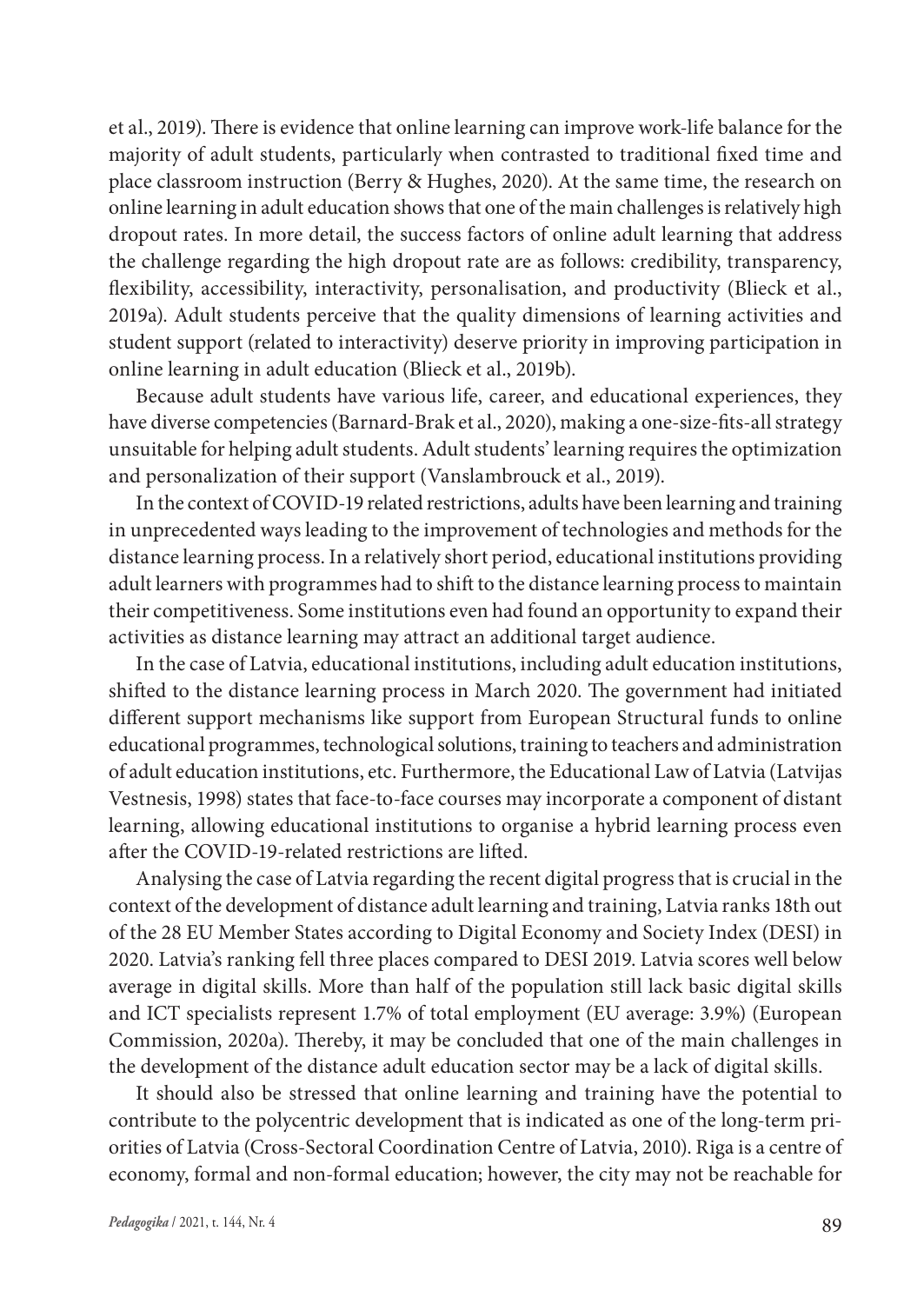all potential learners from the regions. In turn, well-developed distance adult learning may create all necessary conditions when adult learners may apply for the programme of interest regardless of location.

The goal of this research is to examine the consequences of COVID-19 on the adult education sector in Latvia in the context of regional restructuring.

Tasks are formulated as follows:

- 1. to analyse the results of the survey of Latvian educational institutions that organise adult learning and training processes on the consequences of COVID-19 to their operational work;
- 2. to define the main challenges of Latvian educational institutions that organise adult learning and training processes in the context of COVID-19.

To achieve the purpose, the following research methods have been used: scientific literature studies, a survey of adult education institutions of Latvia ( $N = 60$ ). Survey results were analysed using indicators of descriptive statistics (indicators of central tendency or location - arithmetic mean, mode, median), indicators of variability (indicators of dispersion - range, standard deviation, and standard error of the mean); analysis of variance - ANOVA was used as well.

The paper is original and topical as it analyses the consequences of COVID-19 on the adult education sector in Latvia. The value of the paper is highlighted by surveying a representative number of adult education institutions in Latvia, including the regional aspect as well. It is planned that the results of the survey will be used in policy planning in the adult education sector in Latvia as well as in the development of recommendations and methodological materials for adult education institutions in Latvia promoting distance and hybrid adult educational process.

## **Materials and methods**

The authors surveyed in May and June 2021 via Webropolsurveys. The target audience of the survey was educational institutions in Latvia that organise adult learning and training.

The adult education sector was analysed in the previous author's paper (Jekabsone & Gudele, 2021). In Latvia, adult education programmes may be organised by the educational institutions and by the legal and natural persons which are not registered in the Register of Educational Institutions (after receipt of a license from a local government); however, these organisations are not significant players in adult education market. Thereby, it was decided to focus on organisations that are registered in the Register of Educational Institutions (app. 100 institutions) (Ministry of Education and Science of Republic of Latvia, 2021).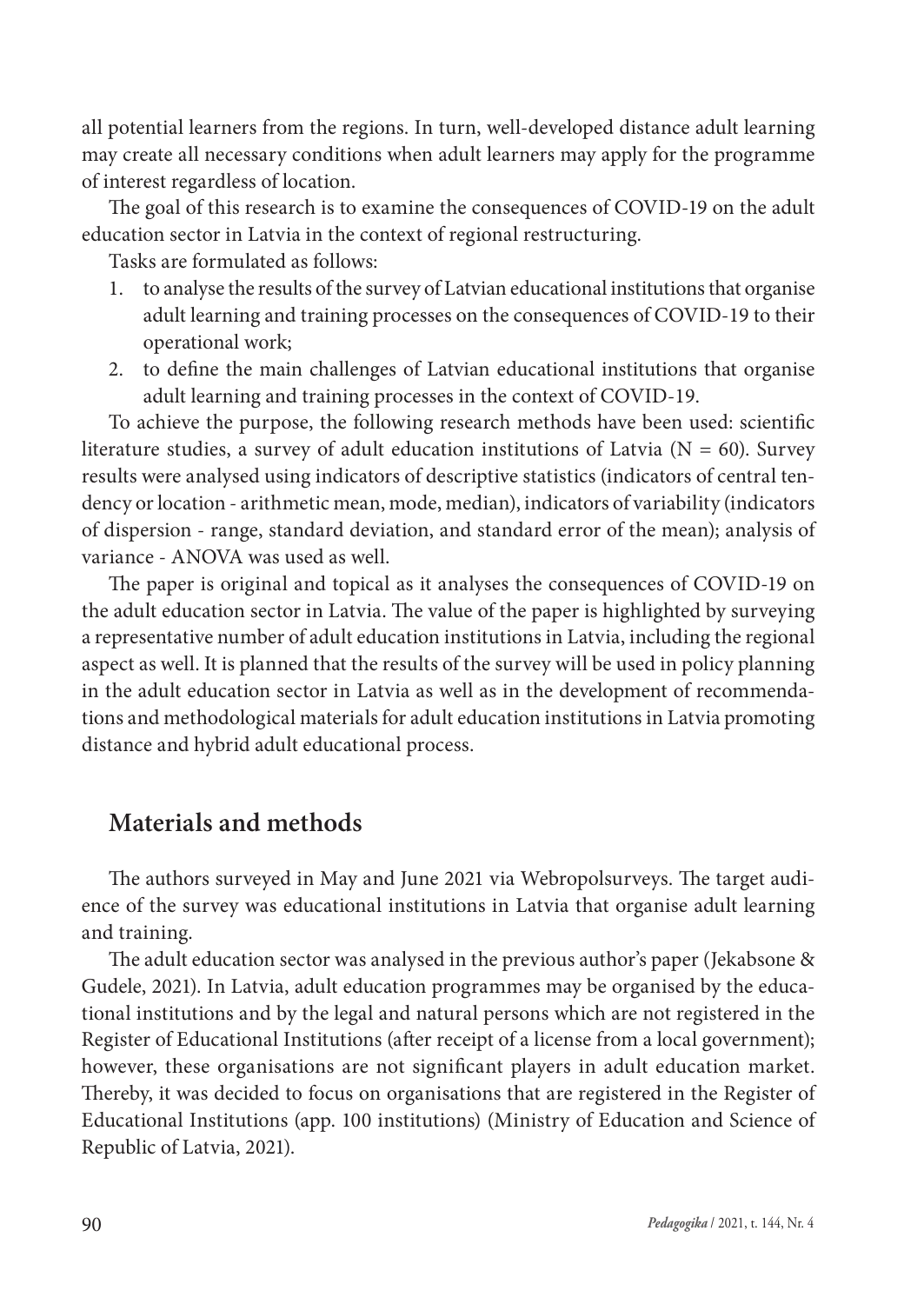The questionnaire was developed in collaboration with the Ministry of Education and Science of the Republic of Latvia, the State Education Development Agency, Latvian Adult Education Association, and other social partners. The invitations to participate in the survey were sent by email to all registered educational institutions. In addition, the invitation was published on the websites and social media accounts of the abovementioned cooperation partners. In total, 60 educational institutions participated in the survey; however, 43 educational institutions completed the questionnaire in full. It also should be mentioned that mostly, these educational institutions are active and participate in various projects that support adult education and training in Latvia.

Also, analysing the geographical distribution of surveyed educational institutions, it was concluded that it corresponds to the actual geographical distribution of educational institutions in Latvia. The same refers to the offered form of the learning process (faceto-face; distance; both).

Thereby, it may be concluded that the sample is representative and the results of the survey may be used in interpretation describing the whole Latvian adult education sector.

## **Results**

Within the survey, educational institutions were asked to choose the relevant strategy regarding their activities due to COVID-19. As it is revealed in Figure 1, 30% of educational institutions were able to adapt their activities to the distance learning process without significantly changing the way of operations.

#### **Figure 1**

#### *Strategies of Educational Institutions in the Context of COVID-19*



Note. Figure developed by the author based on the results of the survey  $(N = 43;$  research period: May-June 2021)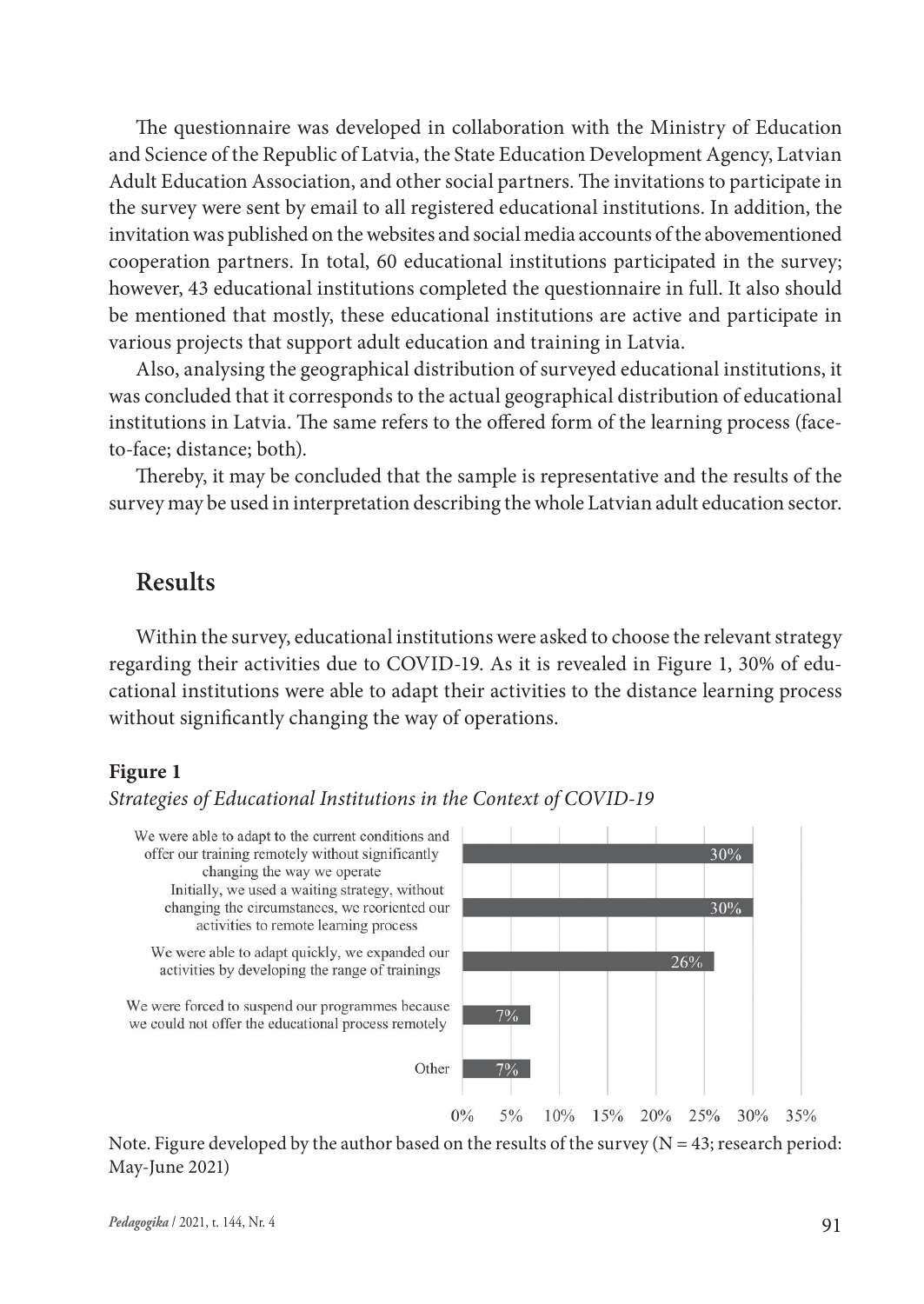A similar share of educational institutions used the so-called waiting strategy and reoriented their activities to the distance learning process. In turn, 26% of educational institutions even expanded their activities by developing a range of programmes and training. Only 7% of surveyed educational institutions admitted that they were forced to suspend their activities as they could not offer distance education programmes.

At the same time, 89% of all surveyed educational institutions admitted that they will continue to offer both face-to-face and distance adult education programmes also in the post-COVID-19 period (see Figure 2). These results support the findings of other scholars on the advantages of online education (e.g., see Lee et al., 2019).

#### **Figure 2**

*Future Strategies of Educational Institutions Regarding the Form of the Learning Process* 



*Note.* Figure developed by the author based on the results of the survey  $(N = 43;$  research period: May-June 2021)

Further, the analysis of the main challenges related to COVID-19 of educational institutions was conducted in the context of the transformation of the regions.

As it can be seen from Table 1, educational institutions admitted that the main challenge group during the pandemic was related to limitations with learners (higher number of applications, low digital skills, the inability of the learners to fully master the subject matter, learning only at a distance).

In addition, educational institutions admitted that due to the increase in demand for programmes, teachers are overloaded. Also, it is challenging for teachers to involve learners in the distance educational process, often it is due to the inability to use advanced techniques for distance learning or specifics of the subject.

Referring to technological challenges, there are limitations regarding the availability and functionality of computer equipment for learners, as well as educational institutions were forced to contribute to the development of e-platform.

To sum up, educational institutions also defined some administrative challenges like fragmented information and lack of methodological materials from state institutions regarding the organisation of the learning process.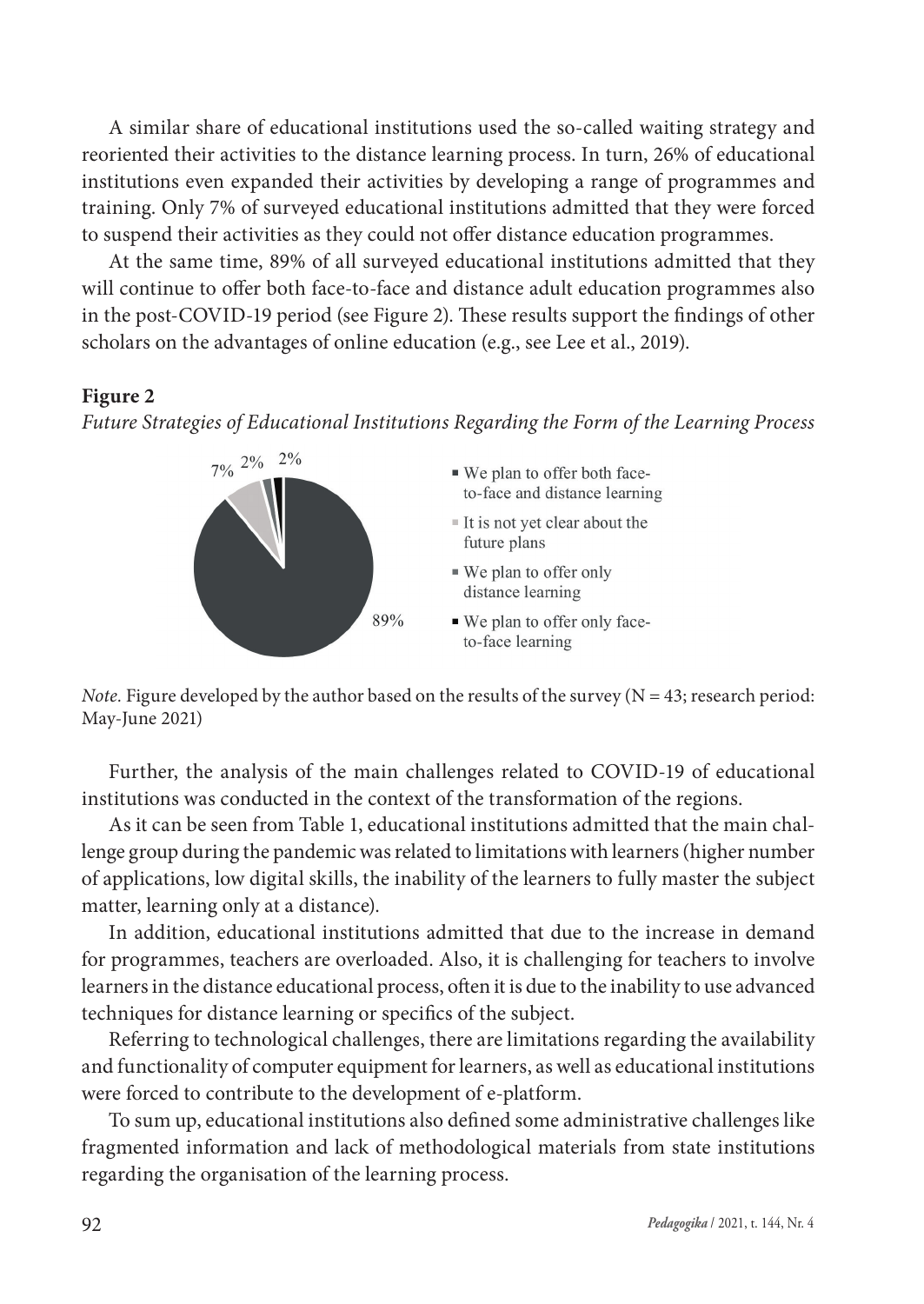Further analysis was conducted in terms, of whether there are significant differences in results of the survey between those educational institutions that offered only face-toface learning processes and those who offered both face-to-face and distance learning processes or only distance learning processes before the pandemic.

#### **Table 1**

| Group of challenges             | Challenge                                                                                                                     |  |  |
|---------------------------------|-------------------------------------------------------------------------------------------------------------------------------|--|--|
| 1. Challenges related           | Number of applications                                                                                                        |  |  |
| to learners                     | The inability of the learners to fully master the subject matter, learning<br>only at a distance                              |  |  |
|                                 | Low digital skills                                                                                                            |  |  |
| 2. Challenges related           | Teachers' overload                                                                                                            |  |  |
| to teachers                     | Teachers' skills to involve learners in the distance education process                                                        |  |  |
|                                 | Teachers' overload                                                                                                            |  |  |
| 3. Technological                | Availability and functionality of the equipment for learners                                                                  |  |  |
| challenges                      | Functionality of e-platform                                                                                                   |  |  |
| 4. Administrative<br>challenges | Fragmented information about the organisation of the distance educa-<br>tion process from state institutions                  |  |  |
|                                 | Lack of recommendations / methodological materials from state insti-<br>tutions on organisation of distance education process |  |  |

*Note.* Figure developed by the author based on the results of the survey  $(N = 43$ ; research period: May-June 2021

As it can be seen from Figure 3, the main difference in rankings relates to technological challenges. Those education institutions that offered distance learning before the pandemic, found technological challenges insignificant.

#### **Figure 3**

*Comparison of Rankings of Main Challenges of Educational Institutions During the Pandemic: Education Institutions That Offered Only Face-to-Face Learning vs Educational Institutions That Offered Both Face-to-Face and Distance Learning or Only Distance Learning Before the Pandemic* 

| Offered face-to-face learning     |  |
|-----------------------------------|--|
| 1. Challenges related to learners |  |
| 2. Technological challenges       |  |
| 3. Challenges related to teachers |  |
| 4. Administrative challenges      |  |
|                                   |  |

 $\sim$   $\sim$   $\sim$   $\sim$   $\sim$ 

|                              | Offered both face-to-face and distance<br>learning |  |
|------------------------------|----------------------------------------------------|--|
|                              | 1. Challenges related to learners                  |  |
|                              | 2. Challenges related to teachers                  |  |
| 3. Administrative challenges |                                                    |  |
|                              | 4. Technological challenges                        |  |

*Note.* Figure developed by the author based on the results of the survey  $(N = 43$ ; research period: May-June 2021)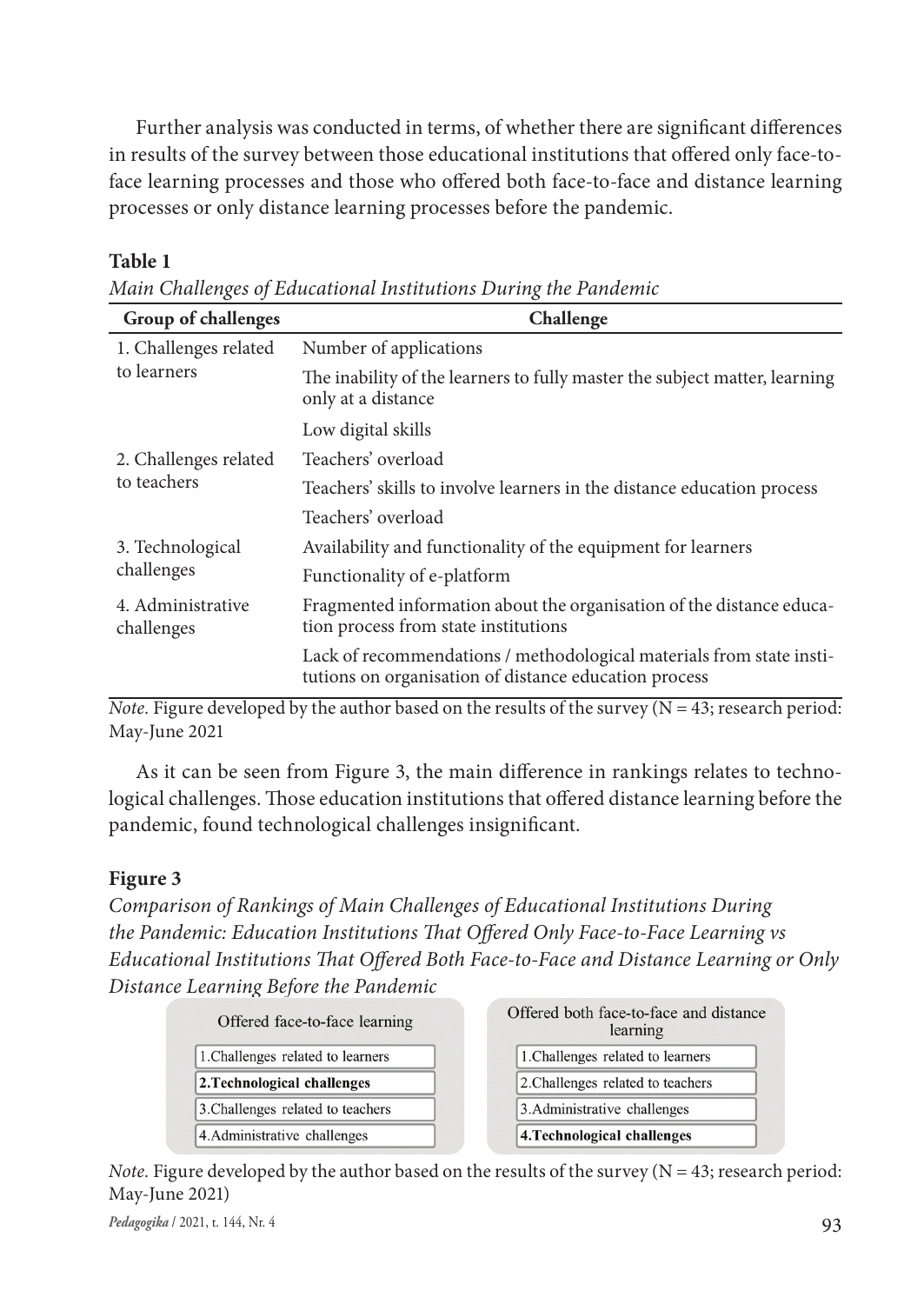To determine whether there are significant differences in the assessments between educational institutions that offered only face-to-face learning before the pandemic and those that offered both face-to-face and distance learning or only distance learning before the pandemic, an F-test was performed to see if there was a significant variation between these samples. The calculations showed that in cases of "Technological challenges" and "Challenges related to teachers" the value of F was lower than the critical value of F. This means that the null hypothesis of equal variations in both samples cannot be rejected at the significance level  $\alpha$  = 0.05 and the variations in both samples are the same in these cases. However, regarding "Challenges related to learners" and "Administrative challenges" F-test showed that the variations are significant.

Then the relevant t-test was performed, i.e., the null hypothesis (Ho) was put forward that the averages of both samples (education institutions that offered only face-to-face learning before the pandemic and education institutions that offered both face-to-face and distance learning or only distance learning prior the pandemic) for each group of challenges are equal at a significance level  $\alpha$  = 0.05 (see Table 2). The calculation showed that the statistical value of t has been higher than the critical value of t at the significance level  $\alpha$  = 0.05 for such groups of the challenge as "Technological challenges" and "Challenges related to learners". This means that the null hypothesis has to be rejected and there are significant differences between the means of the two samples. Therefore, it must be concluded that there are significant differences in the assessment of the groups of challenges "Technological challenges" and "Challenges related to learners" between education institutions that offered only face-to-face learning before the pandemic and those educational institutions that offered both face-to-face and distance learning or only distance learning prior the pandemic.

The analysis proved that technological challenges were insignificant for those educational institutions that offered distance learning before. In addition, these education institutions found it challenging to deal with issues related to learners (especially, regarding the increasing number of applicants).

#### **Table 2**

| Chanchges) by the Form of the Learning Frocess |                        |                     |                                                                               |  |  |  |
|------------------------------------------------|------------------------|---------------------|-------------------------------------------------------------------------------|--|--|--|
| Group of challenges                            | t statistical<br>value | t critical<br>value | Result                                                                        |  |  |  |
| Technological challenges                       | 4.04                   | 2.01                | Ho rejected $\rightarrow$ there is statistical significance                   |  |  |  |
| Challenges related to learners                 | 2.25                   | 2.01                | Ho rejected $\rightarrow$ there is statistical significance                   |  |  |  |
| Challenges related to teachers                 | 1.11                   | 2.01                | Ho cannot be rejected $\rightarrow$ there is no statistical<br>significance   |  |  |  |
| Administrative challenges                      | 1.02                   | 2.01                | Ho cannot be rejected $\rightarrow$ there is no sta-<br>tistical significance |  |  |  |

*Results of t-Test Two-Sample Assuming Equal and Unequal Variances (Group of Challenges) by the Form of the Learning Process* 

94 *Pedagogika* / 2021, t. 144, Nr. 4 *Note.* Figure developed by the author based on the results of the survey  $(N = 43$ ; research period: May-June 2021)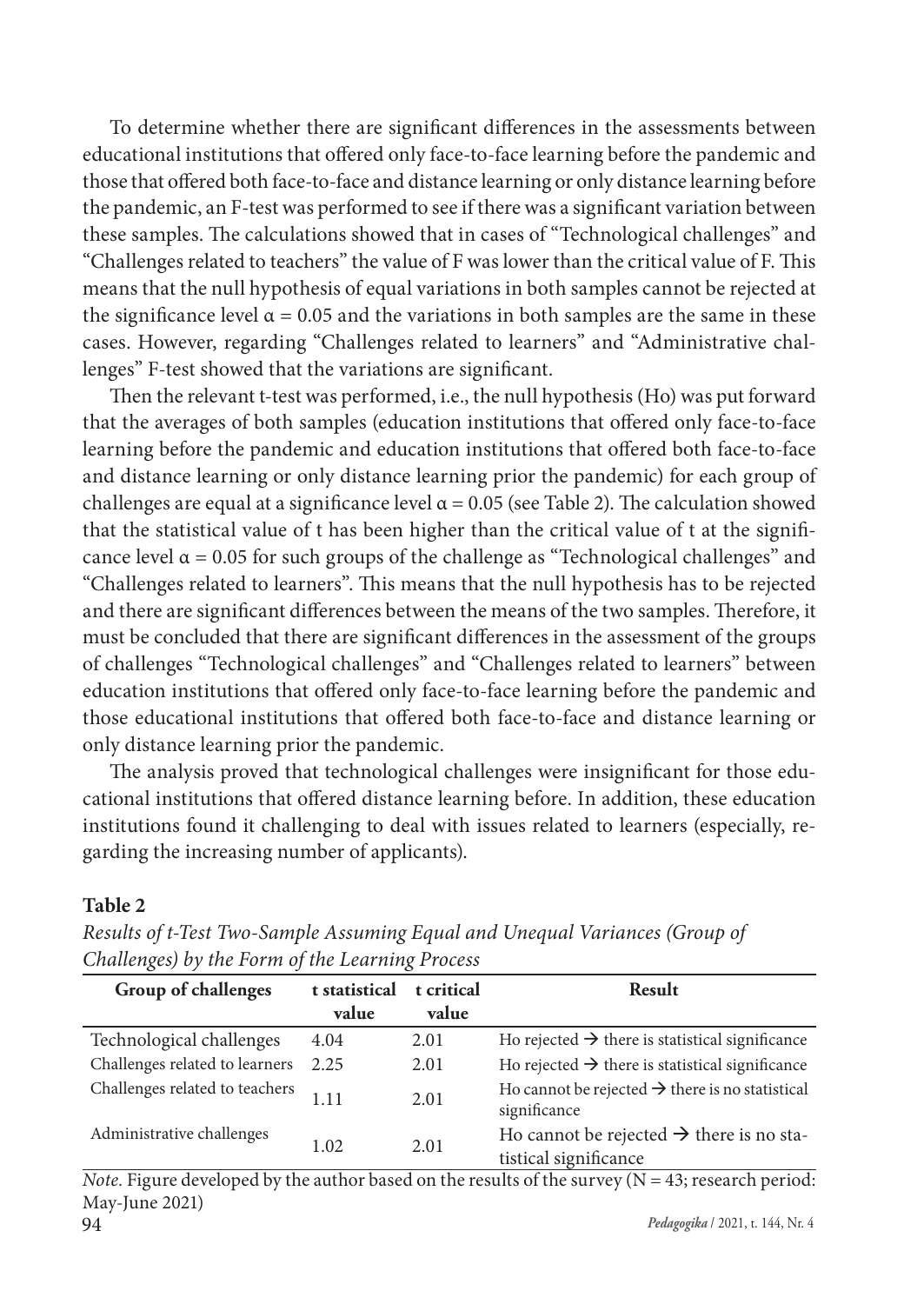In other cases (groups of challenges "Challenges related to teachers" and "Ad-ministrative challenges") there are no differences in assessments between educational institutions that offered only face-to-face learning before the pandemic and those educational institutions that offered both face-to-face and distance learning or only distance learning prior the pandemic.

## **Discussion**

It is widely agreed that in the context of the transformation of the regions, human capital with advanced digital skills is crucial (e.g., Abdurakhmanova et al., 2020). The survey showed that one of the main challenges for educational institutions during the pandemic was the low digital skills of learners. However, at the same time, distance or hybrid learning programmes can contribute to the improvement of digital skills that might lead to the development of the business sector as well.

Most of the surveyed educational institutions admitted that the number of applications increased during the pandemic. It may be explained by the fact that learners can participate in the distance learning process regardless of their place of residence. Distance learning may also cause savings regarding time and financial resources (e.g., travel expenses). Since most educational institutions are located in Riga, applicants from the regions may apply for the interested distance programmes without additional spending on travel. Thereby, it may be concluded that distance adult learning contributes to the development of human capital in the regions.

In addition, the results of the survey showed that educational institutions are intended to offer distance adult learning programmes in the future as they see opportunities related to the extended target audience (from the regions and abroad). To proceed with these plans, educational institutions should analyse which educational programmes have been organised in distance, hybrid, or face-to-face form as not all subjects could be fully transferred to the distance model. In this context, responsible state institutions (Ministry of Education and Science of Republic of Latvia, State Education Development Agency) should launch initiatives supporting transformation to distance model providing adult education institutions with training, seminars for good practice exchange, support for technological solutions, etc. In addition, responsible state institutions should provide educational institutions with step-by-step recommendations and methodological materials to support the development of distance adult programmes. These materials would be useful to all adult education institutions: for those educational institutions that had not offered distance learning programmes before the pandemic, the materials should focus on technological challenges. At the same time, for the rest of the educational institutions, the materials should focus on tackling the challenges related to learners (how to involve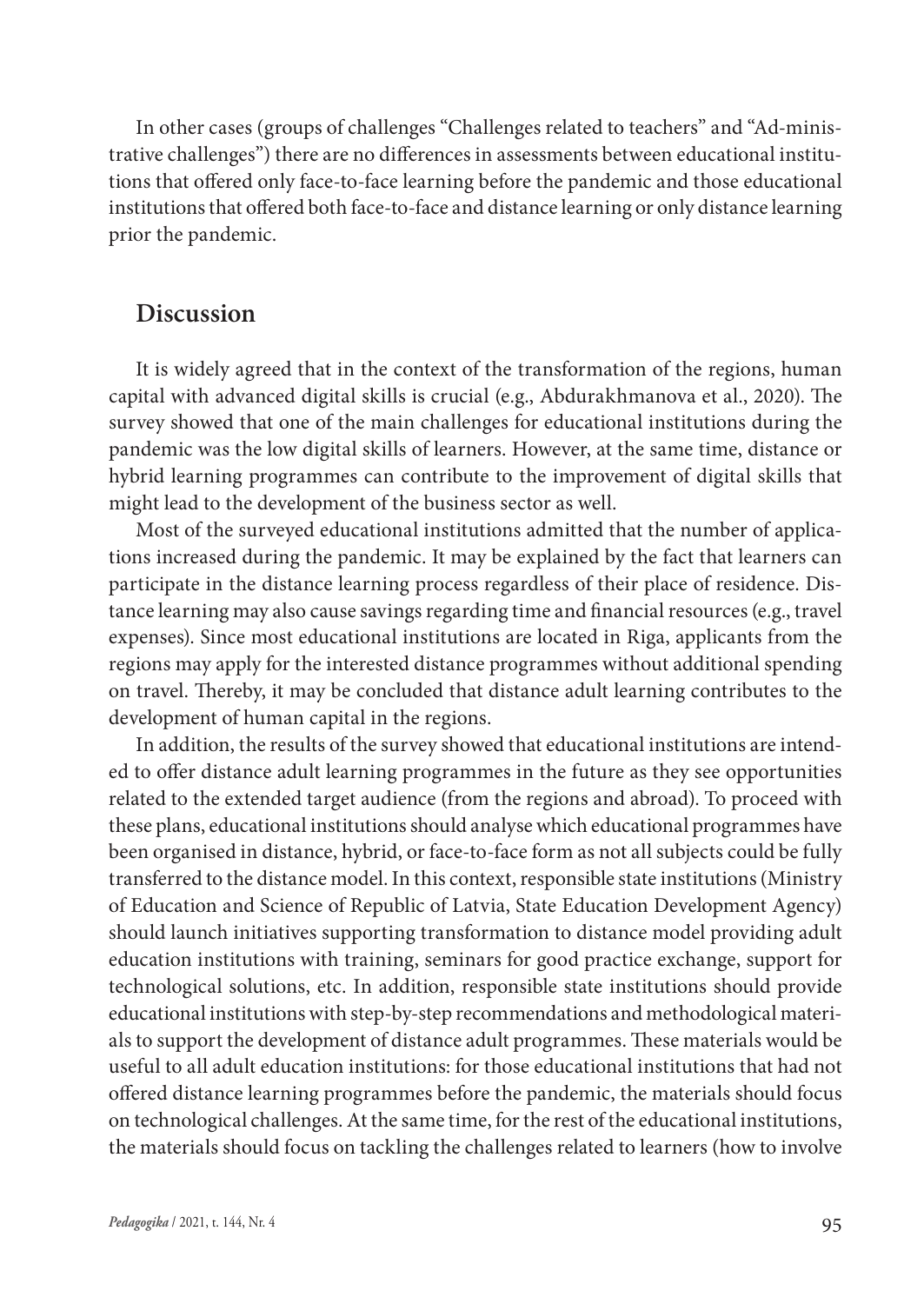learners in the distance learning process; how to digitalise the content of the subject to distance learning form, etc.).

Taking into consideration the abovementioned, the answer to the research question (How COVID-19 can promote the transformation of the regions through adult education?) is formulated as follows: based on the survey on adult education institutions, COVID-19 related restrictions forced the educational institution to shift to distance form of education, including adult education. Since distance learning as itself does not limit the target audience by the place of residence, adult learners from the Latvian regions have been applying for interesting online programmes, thereby saving time and travel expenses and developing the competencies. Also, by studying at distance adult education programmes, adult learners improve their digital skills which are crucial for the digital transformation of the regions.

Future research directions related to the development of the distance adult education sector in Latvia will include the analysis of benefits of distance adult learning during the pandemic, as well as the development of future scenarios regarding the distance adult learning sector in Latvia.

# **Conclusions**

The research showed that distance adult education may contribute to the digital transformation of the regions, since potential adult learners may choose interesting programmes regardless of the place of residence. Since most of the adult education institutions in Latvia are located in Riga, distance adult education programmes may provide potential adult learners from the regions with relevant knowledge, skills, and competencies contributing to the transformation of the regions.

Due to the pandemic, educational institutions in Latvia were forced to overcome different challenges to ensure the distance learning process. This transfer had also contributed to the improvement of digital skills which is one of the main barriers to digital society in Latvia. The transition to distance mode was more challenging to educational institutions without previous experience in the distance learning process due to technological limitations. However, educational institutions with previous experience in the distance learning process faced limitations regarding learners (their digital skills, involvement in the process, comprehension).

At the same time, not all adult learning programmes may be transferred to the distance model, thereby educational institutions should assess which programmes should be developed in face-to-face, distance, or hybrid models.

It is concluded that in Latvia, the distance adult education sector will develop in the future since most of the educational institutions had admitted continuing offering distance programmes also in the post-pandemic period. Thereby, step-by-step recommendations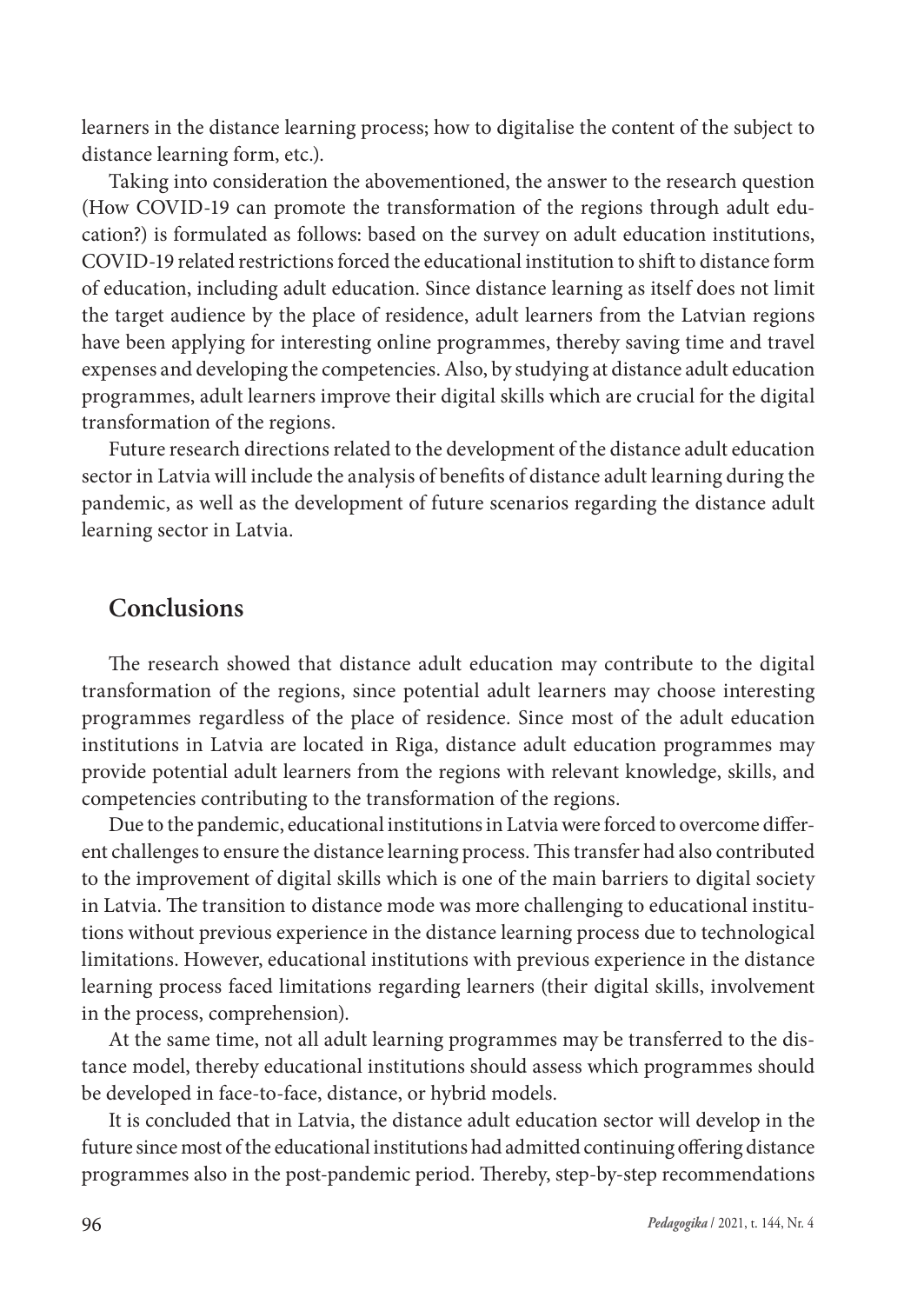and methodological materials will be valuable for the adult education institutions in this context. In addition, responsible authorities (Ministry of Education and Science of Republic of Latvia, State Education Development Agency) should organise workshops to share good practices in ensuring distance adult learning process as well as training to teachers and employees of educational institutions aiming to overcome different challenges.

# **Acknowledgement**

This work was supported by the post-doctoral research aid programme's project "Development of online adult learning in response to COVID-19 for digitalization and economic growth of the regions in Latvia" (No.1.1.1.2/VIAA/4/20/616).

# **References**

- Abdurakhmanova, G., Shayusupova, N., Irmatova, A., & Rustamov, D. (2020). The role of the digital economy in the development of the human capital market. *International Journal of Psychological Rehabilitation*, *24*(7), 8043–8051.
- Barnard-Brak, L., Lan, W. Y., & Paton, V. O. (2010). Profiles in self-regulated learning in the online learning environment*. International Review of Research in Open and Distance Learning*, *11*(1), 61–80.
- Berry, G. R., & Hughes, H. (2020). Integrating work-life balance with 24/7 information and communication technologies: The experience of adult students with online learning. *American Journal of Distance Education*, *4*(2), 91–105.
- Blieck, Y., Kauwenberghs, K., Zhu, C., Struyven, K., Pynoo, B., & DePryck, K. (2019a). Investigating the relationship between success factors and student participation in online and blended learning in adult education. *Journal of Computer Assisted Learning*, *35*(4), 476–490.
- Blieck, Y., Ooghe, I., Zhu, C., Depryck, K., Struyven, K., Pynoo, B., & Van Laer, H. (2019b). Consensus among stakeholders about success factors and indicators for quality of online and blended learning in adult education: a Delphi study. *Studies in Continuing Education*, *41*(1), 36–60.
- Cocquyt, C., Diep A. N., Zhu, C., de Greef, M., & Vanwing, T. (2017). Examining social inclusion and social capital among adult learners in blended and online learning environments. *European Journal for Research on the Education and Learning of Adults*, *4*(2), 139–152.
- Cross-Sectoral Coordination Centre of Latvia. (2010). *Sustainable development strategy of Latvia until 2030*. [https://www.pkc.gov.lv/sites/default/files/inline-files/LIAS\\_2030\\_en\\_1.pdf](about:blank)
- de Greef, M., Verté, D., & Segers, M. (2015). Differential outcomes of adult education on adult learners' increase in social inclusion. *Studies in Continuing Education*, *37*(1), 62–78.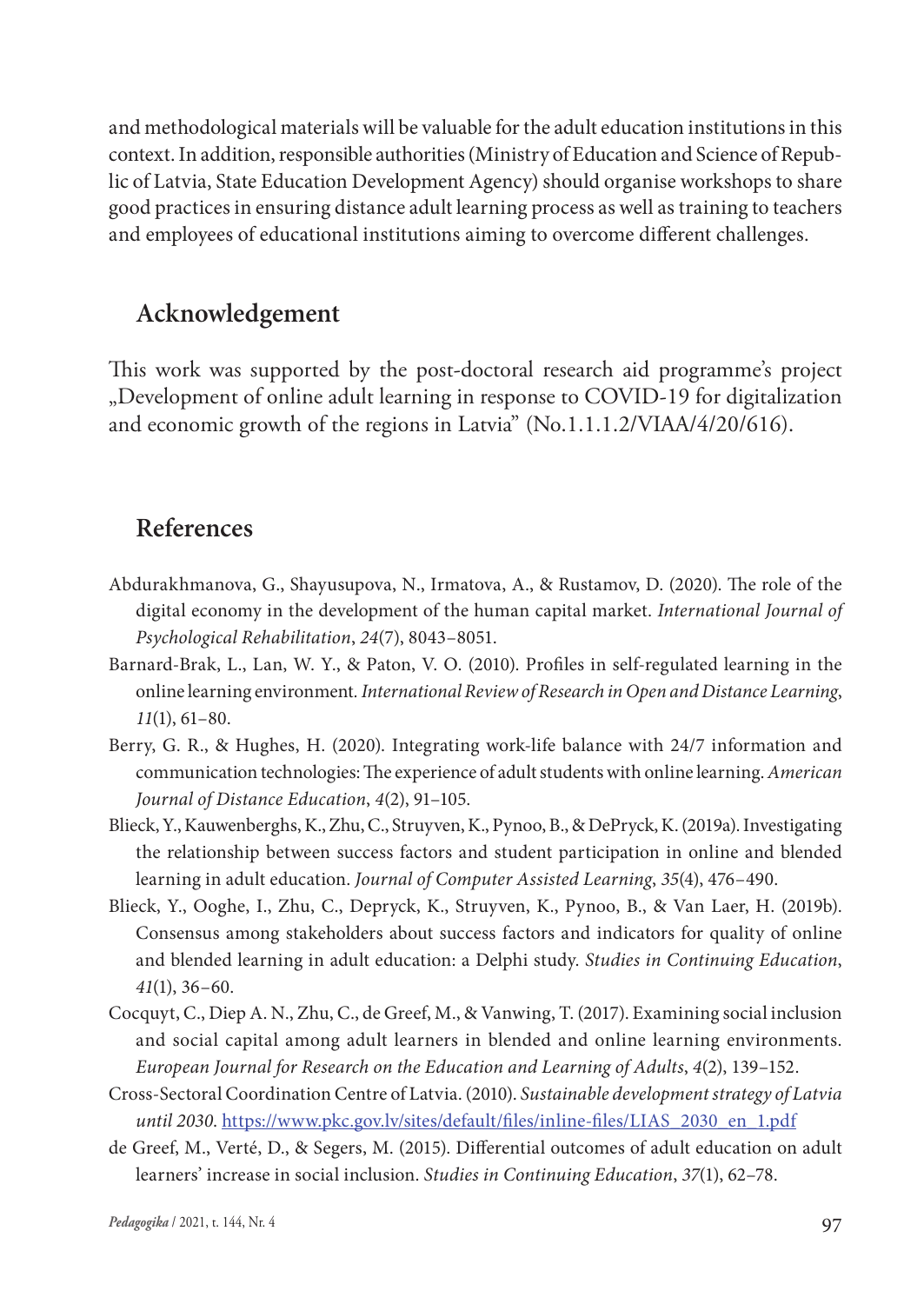- Diep, N. A., Cocquyt, C., Zhu, Ch., Vanwing, T., & de Greef, M. (2017). Effects of core selfevaluation and online interaction quality on adults' learning performance and bonding and bridging social capital. *The Internet and Higher Education*, *34*, 41–55. [https://doi.org/10.1016/j.](about:blank) [iheduc.2017.05.002](about:blank)
- European Commission (2020a). Digital economy and society index (DESI) 2020: Latvia. [https://](about:blank) [ec.europa.eu/newsroom/dae/document.cfm?doc\\_id=66919](about:blank)
- European Commission. (2020b). *Communication from the Commission to the European Parliament, the Council, the European Economic and Social Committee of the Regions: Digital education action plan 2021-2027 resetting education and training for the digital age* (COM/2020/624 final). [https://eur-lex.europa.eu/legal-content/EN/TXT/?uri=CELEX:52020DC0624](about:blank)
- European Commission. (2021). *Digital technologies actions in response to coronavirus pandemic.*  [https://ec.europa.eu/digital-single-market/en/content/digital-technologies-actions-response](about:blank)[coronavirus-pandemic](about:blank)
- Jekabsone, I., & Gudele, I. (2021). Challenges of the adult learning sector in the context of COVID-19 in Latvia*. Economic Science for Rural Development* (accepted).
- Latvijas Vestnesis (1998*). Education law of the republic of Latvia*. [https://likumi.lv/ta/en/en/](about:blank) [id/50759-education-law](about:blank)
- Lee, K., Choi, H., & Cho, Y. H. (2019). Becoming a competent self: a developmental process of adult distance learning. *The Internet and Higher Education*, *41*, 25–33. [https://doi.org/10.1016/j.](about:blank) [iheduc.2018.12.001](about:blank)
- Ministry of Education and Science of the Republic of Latvia. (2021). *State education information system – register of educational institutions*. [https://viis.lv/Pages/Institutions/Search.aspx](about:blank)
- Vanslambrouck, S., Zhu, Ch., Pynoo, B., Lombaerts, K., Tondeur, J., & Scherer, R. (2019). A latent profile analysis of adult students' online self-regulation in blended learning environments. *Computers in Human Behavior*, *99*, 126–136. [https://doi.org/10.1016/j.chb.2019.05.021](about:blank)

# **COVID-19 ir suaugusiųjų švietimas – Latvijos regionų pasikeitimo kelias**

#### **Inga Jekabsone**

Magnetic Professional, Ltd, Gustava Žiemgala alėja 78-1, LV-1039 Ryga, Latvija, jekabsone47@gmail.com

## **Santrauka**

Šio tyrimo tikslas – išanalizuoti COVID-19 pasekmes Latvijos suaugusiųjų švietimo sektoriui regioninio pertvarkymo kontekste. Taikyti šie tyrimo metodai: mokslinės literatūros analizė, Latvijos mokymo įstaigų suaugusiųjų apklausa ( $N = 60$ ).